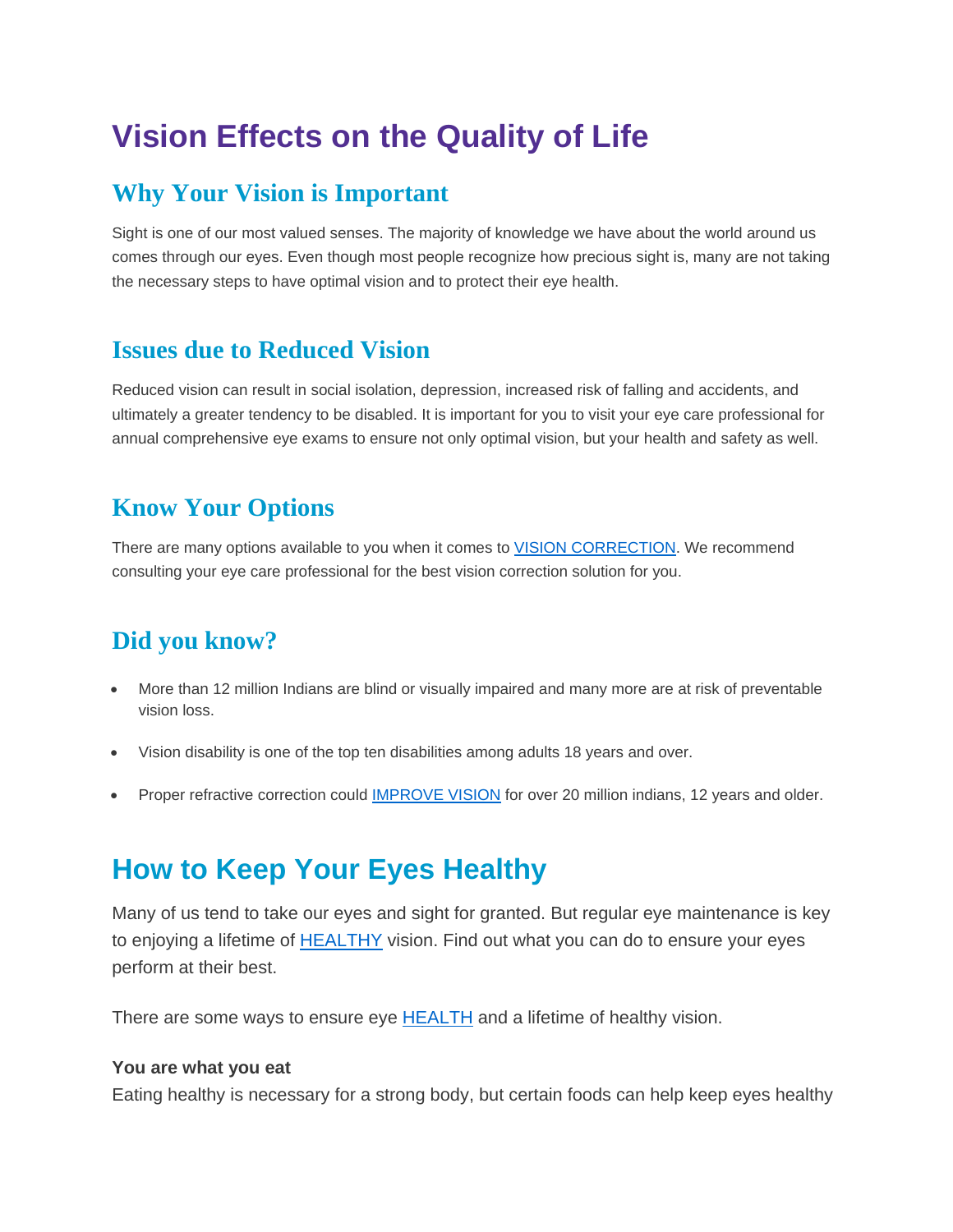too. The antioxidants in coffee are beneficial to eye health as well as eggs, leafy greens, berries and cold-water fish such as salmon. The omega-3 fatty acids helps prevent dry eyes and keep the retina healthy.

#### **Protect yourself**

90% of sports-related injuries affect the eyes? Any type of safety eyewear will protect the eyes — sunglasses, safety glasses, eye guards and safety shields. If playing outside in the sun it is important to wear protective lenses or goggles that have UV protection.

#### **Doctor knows best**

When it comes to eye **HEALTH**, one of the greatest ways to protect yourself is with regular, comprehensive eye exams. Compared to a vision screening that only tests vision for acuity, a comprehensive eye exam checks for acuity as well as overall eye [HEALTH.](http://www.thinkaboutyoureyes.com/articles/prevention-care/health-tips)

#### **The magic isn't in the [makeup](http://www.thinkaboutyoureyes.com/articles/prevention-care/health-tips)**

Makeup is necessary sometimes, but sleeping with it on is not. For example, allergic reactions, dry eyes, loss of [eyelashes,](http://www.thinkaboutyoureyes.com/articles/prevention-care/health-tips) toxic heavy metals and bacterial infections can occur if makeup is not removed and builds up. Removing that old mascara, eye shadow or eyeliner not only promotes eye health, but is good for your skin too. Out of makeup remover? Try using avocado.

#### **Just walk away**

―Computer vision syndrome‖ and digital eye strain are very real and affect 75% of computer workers, leading to muscular strain, muscular stress and eye discomfort. Wearing computer glasses, taking a break, magnifying text, blinking frequently and making sure the screen is 20-28 inches away are all ways to prevent computer vision syndrome.

## **Vision Basics**

Sometimes, the simplest steps we take toward caring for something are also the best. It's certainly true for our eyes and vision. In this section you can learn the basic steps needed to keep you and your family's sight in tip-top shape at every age.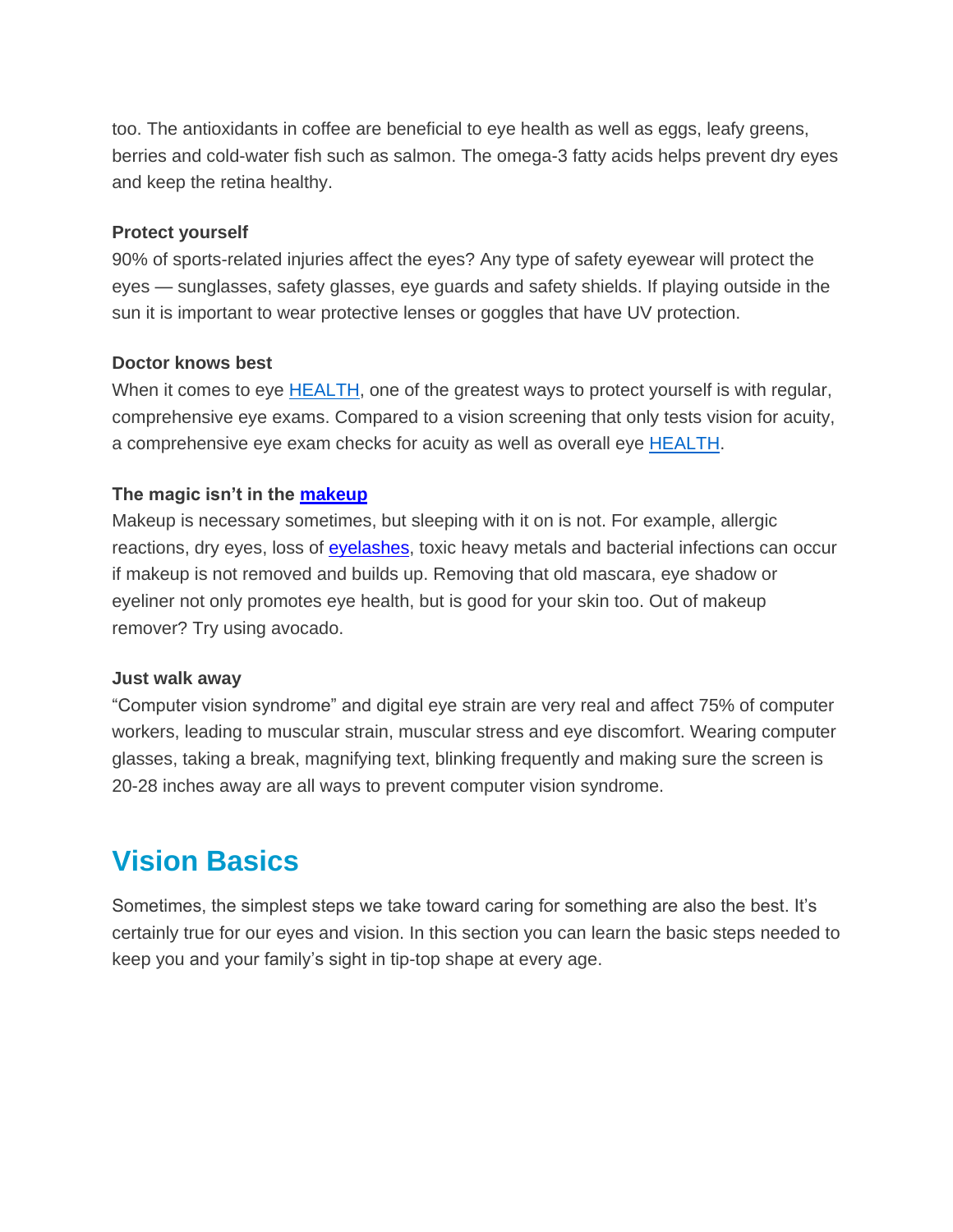## **Yearly Maintenance**

Most people know the value of getting their car tuned up every year. And they realize that for healthy teeth they should visit their dentist annually. Yet many of the same people put off going to the eye doctor because they don't recognize how important an annual eye exam is for maintaining clear vision and overall health.

Good visual health is critical to your quality of life. It allows you to see the world around you and enjoy everyday activities like driving, reading, watching TV and playing sports. More than 20 million Indians have an uncorrected visual impairment that can impact their quality of life, and in some cases lead to more serious eye conditions. That's why it is important to see an eye doctor regularly.

## **Why Are Eye Exams Important?**

Regardless of your age or physical health, it's important to have regular eye exams.

During a complete eye exam, your eye doctor will not only determine your prescription for eyeglasses or contact lenses, but will also check your eyes for common eye diseases, assess how your eyes work together as a team and evaluate your eyes as an indicator of your overall health.

## **Who should get their eyes examined?**

Eye examinations are an important part of health maintenance for everyone. Adults should have their eyes tested to keep their prescriptions current and to check for early signs of eye disease. For children, eye exams can play an important role in normal development.

Vision is closely linked to the learning process. Children who have trouble seeing or interpreting what they see will often have trouble with their schoolwork. Many times, children will not complain of vision problems simply because they don't know what "normal" vision looks like. If your child performs poorly at school or exhibits a reading or learning problem, be sure to schedule an eye examination to rule out an underlying visual cause.

## **What is the eye doctor checking for?**

In addition to evaluating whether you have nearsightedness, farsightedness or astigmatism, your eye doctor will check your eyes for eye diseases and other problems that could lead to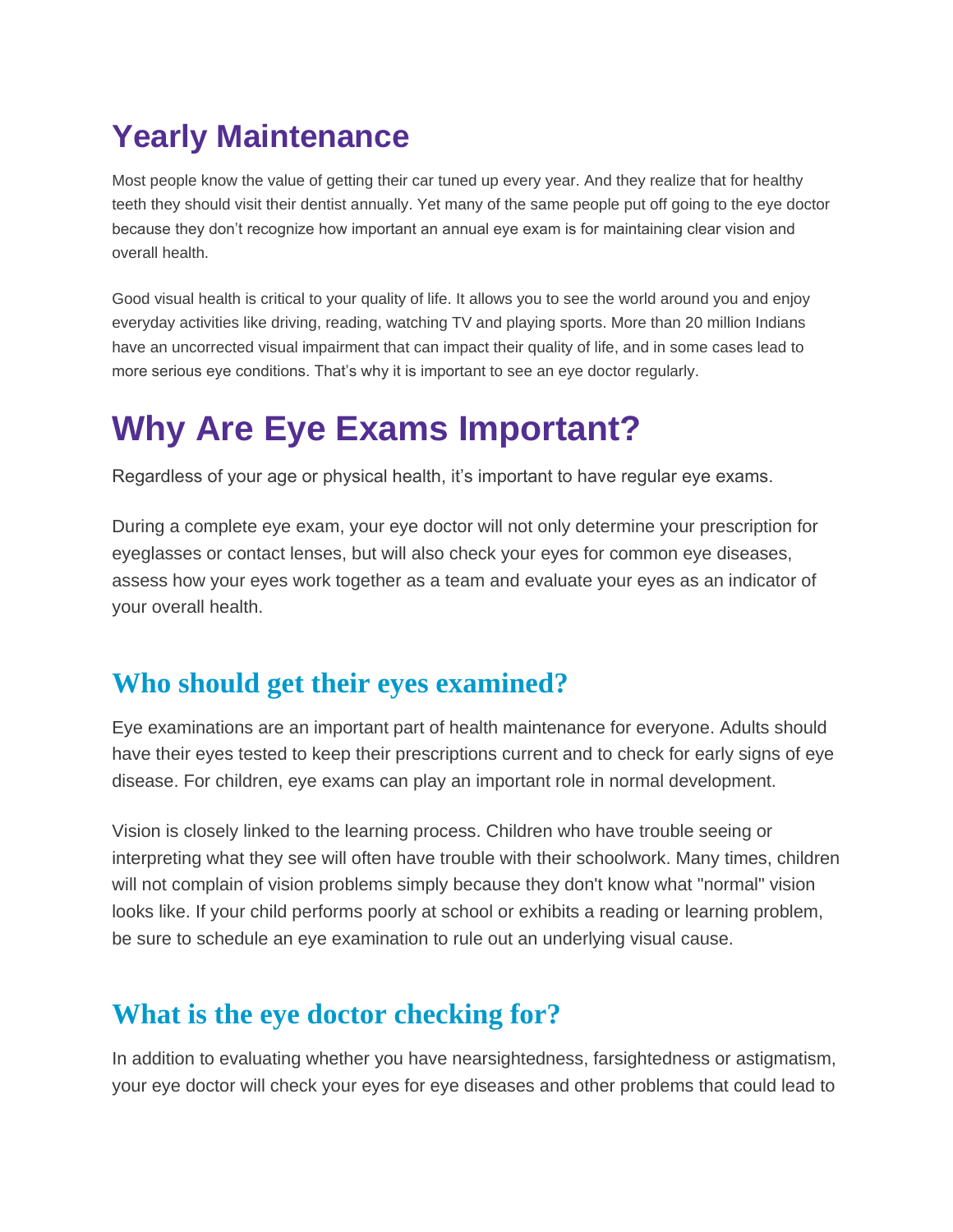vision loss. Here are some examples of the conditions that your eye doctor will be looking for:

- **Amblyopia:** This occurs when the eyes are misaligned or when one eye has a much different prescription than the other. The brain will "shut off" the image from the turned or blurry eye. If left untreated, amblyopia can stunt the visual development of the affected eye, resulting in permanent vision impairment. Amblyopia is often treated by patching the stronger eye for periods of time.
- **Strabismus:** Strabismus is defined as crossed or turned eyes. Your eye doctor will check your eyes' alignment to be sure that they are working together. Strabismus causes problems with depth perception and can lead to amblyopia.
- **Eye Diseases:** Many eye diseases, such as glaucoma and diabetic eye disease, have no obvious symptoms in their early stages. Your eye doctor will check the health of your eyes inside and out for signs of early problems. In most cases, early detection and treatment of eye diseases can help reduce your risk for permanent vision loss.
- **Other Diseases:** Your eye doctor can detect early signs of some systemic conditions and diseases by looking at your eye's blood vessels, retina and so forth. They may be able to tell you if you are developing high blood pressure, high cholesterol or other problems.

For example, diabetes can cause small blood vessel leaks or bleeding in the eye, as well as swelling of the macula (the most sensitive part of the retina), which can lead to vision loss. It's estimated that one-third of Americans who have diabetes don't know it; your eye doctor may detect the disease before your primary care physician does, especially if you're overdue for a physical.

## **What's the difference between a vision screening and a complete eye exam?**

Vision screenings are general eye tests that are meant to help identify people who are at risk for vision problems. Screenings include brief vision tests performed by a school nurse, pediatrician or volunteers. The eye test you take when you get your driver's license renewed is another example of a vision screening.

A vision screening can indicate that you need to get an eye exam, but it does not serve as a substitute for a comprehensive eye exam.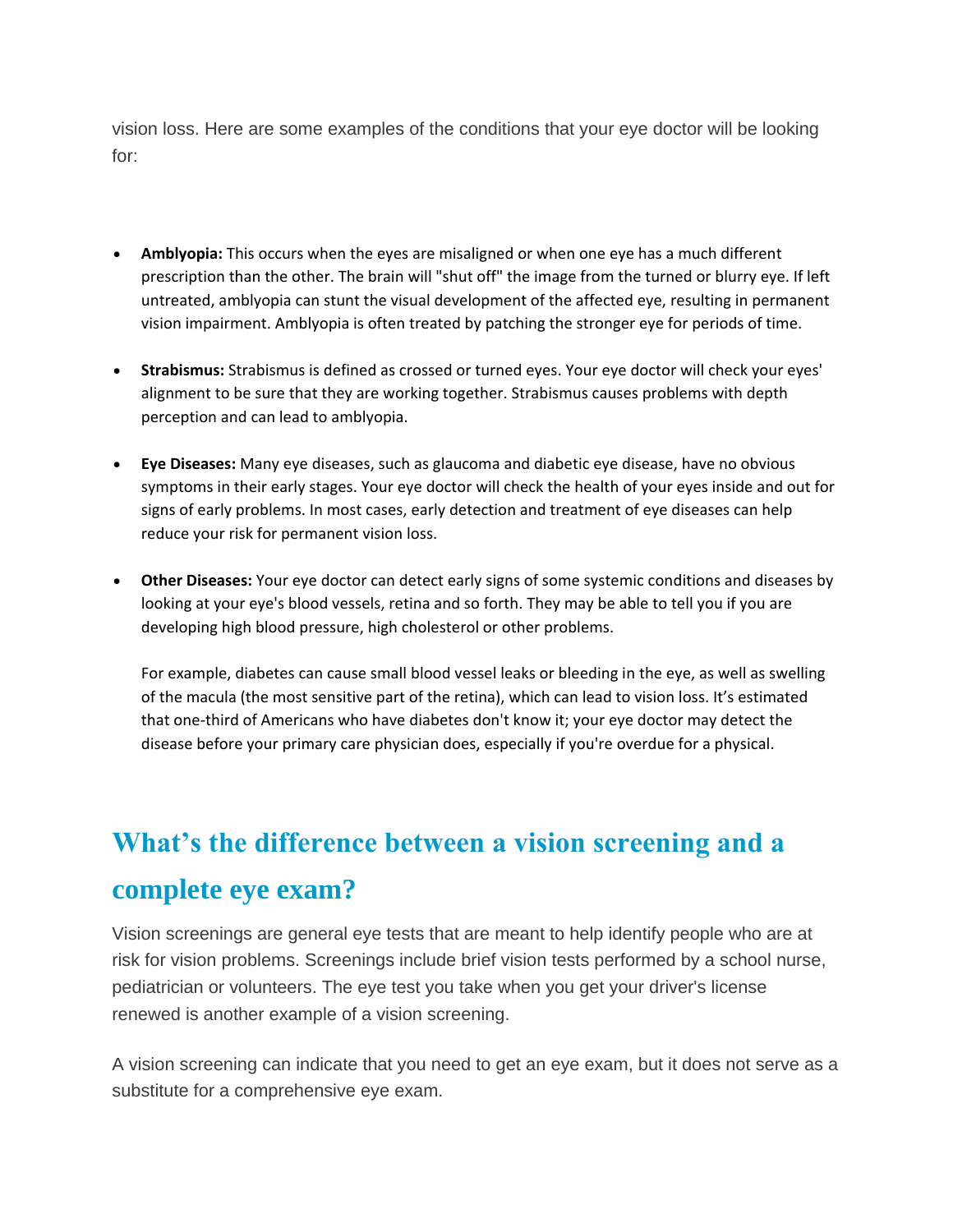A comprehensive eye examination is performed by an eye doctor and will involve careful testing of all aspects of your vision. Based upon the results of your exam, your doctor will then recommend a treatment plan for your individual needs. Remember, only an eye doctor can provide a comprehensive eye exam. Most family physicians and pediatricians are not fully trained to do this, and studies have shown that they can miss important vision problems that require treatment.

Treatment plans can include eyeglasses or contact lenses, **[EYE EXERCISES](http://www.thinkaboutyoureyes.com/articles/prevention-care/why-are-eye-exams-important)** or surgery for muscle problems, medical treatment for eye disease or simply a recommendation that you have your eyes examined again in a specified period of time.

No matter who you are, regular eye exams are important for seeing more clearly, learning more easily and preserving your vision for life.

## **A "Healthy Diet" for Good Vision**

According to the Dietary Guidelines, a healthful diet:



- Emphasizes fruits, vegetables, whole grains and fat-free or low-fat milk and milk products.
- Includes lean meats, poultry, fish, beans, eggs and nuts.
- Is low in saturated fats, trans fats, cholesterol, salt (sodium) and added sugars.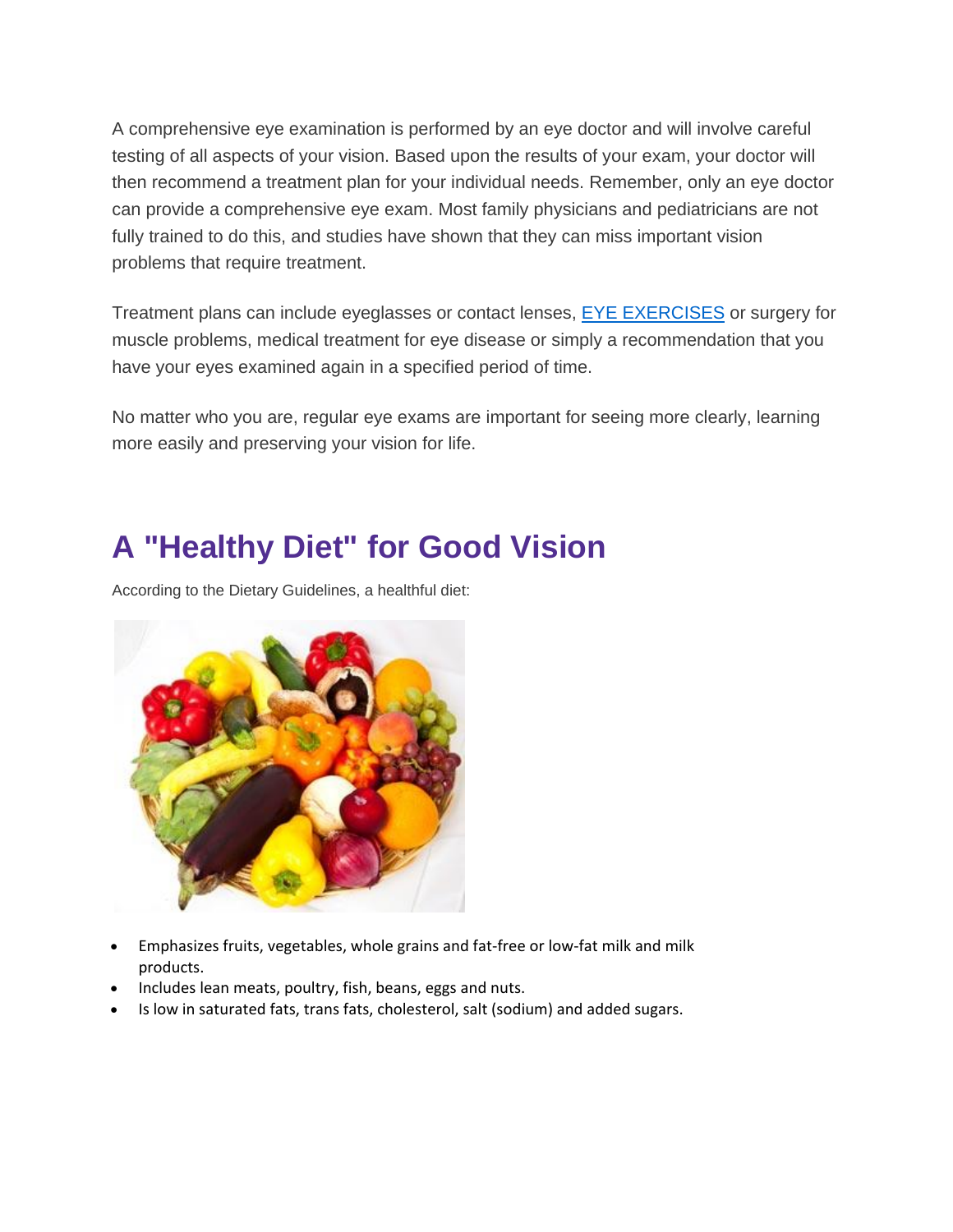But it's common knowledge that most of us don't eat enough fruits, vegetables and other nutrient-rich foods, opting instead for high-calorie, low-nutrient alternatives that can be harmful to the body, including the eyes.

Taking a daily multivitamin and mineral supplement can help fill in the nutritional gaps in a less-thanoptimal diet and may help protect you from degenerative diseases, including eye diseases such as macular degeneration and cataracts.

### **Eye Health Myths**

The health of the eyes is just as important as the health of the heart, skin, brain and bones. With so many myths out there, how can you be sure you're getting the right information about foods and vitamins for eye health? Here are some facts about foods good for eye health, and facts about some common misconceptions.

**Nuts** – The vitamin E found in almonds, peanuts, cashews and other nuts is found to protect the eye's cells from free radicals that can break down the eye's healthy tissue.

**Orange juice** – Vitamin C is a major component that promotes healthy eyes because it keeps the blood vessels healthy and can lower the risk of developing cataracts.

**Spinach** – This eye vitamin superfood contains vitamin C, beta-carotene and two other nutrients that protect the eyes from harmful blue light, and can lessen the risk of macular degeneration and cataracts.

**Salmon** – The DHA, or fatty acids, found in many types of fish can prevent dry eye syndrome.

**Red meat** – Zinc is a great vitamin for eye health because it delivers vitamin A to the retina from the liver, producing melanin that protects the eye's pigment. The lack of zinc can lead to problems in vision including cataracts and night vision issues.

**Carrots** – Carrots do contain the beneficial nutrient, vitamin A, but do not have an overall affect of [IMPROVING VISION](http://www.thinkaboutyoureyes.com/articles/prevention-care/what-is-a-healthy-diet-for-good-vision)

Making these foods a part of your daily diet can help support your eyes and are a delicious way to ensure you're getting the best vitamins for eye health.

Some myths surrounding eye health include the dangers of sitting too close to the TV, crossing your eyes and reading in the dark. While none of these things are good for your eyes, they won't negatively affect the overall health of the eyes. The eyes have a way of "bouncing back" thanks to human development and a complex set of eye muscles that keep everything in check.